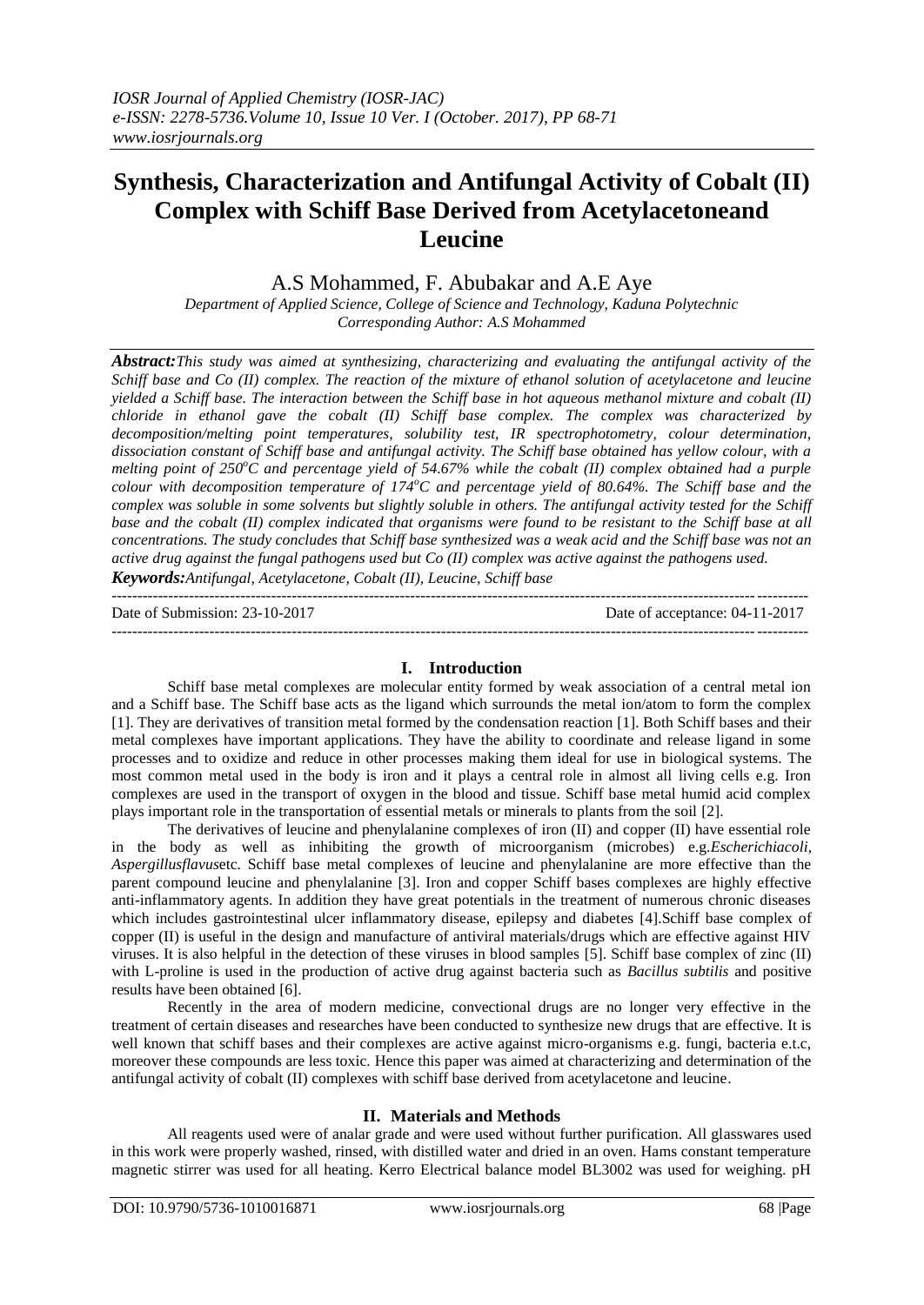measurements were carried out using Jenway pH meter model 3305. The Infrared spectral analysis was recorded using the FTIR-8400S Fourier Transform Infrared Spectrophotometer model within the range of 450cm<sup>-1</sup>-4500cm<sup>-1</sup>. Melting pointing and decomposition temperatures were obtained using an electro thermal melting point apparatus. The antifungal screening was performed by Cork borer method. Potato dextrose agar was used as the culture medium. The organisms used were *Candida albican* and *Sacchromyces cerevisiae* are both clinical isolates obtained from the ShehuMoh'dKangiwa Medical Centre's Laboratory.

# **2.1 Preparation of Schiff Base**

1.03 cm<sup>3</sup> of 0.01 M acetyl acetone in ethanol(10 cm<sup>3</sup>) was added to 1.31 g of stirred solution of leucine (0.01 M) in 20 cm<sup>3</sup> of ethanol. The mixture was refluxed for six hours during which the colour of the solution turned to yellow. The resulting solution obtained was evaporated and then refrigerated for crystallization to occur. The crystal was filtered, washed using ethanol, ether and dried in a desiccator [7].

# **2.2 Preparation of Co (II) Complex**

 $30 \text{cm}^3$  of the schiff base in hot aqueous methanol (40:60) was added to the stirred solution of cobalt (II) chloridein25 cm<sup>3</sup> of ethanol. The mixture was refluxed for three hours and then cooled to room temperature. On cooling, a coloured solid was obtained which was filtered and washed using methanol and ethanolbeforedrying[7].

# **2.3 Dissociation Constant of the Schiff Base**

100 cm<sup>3</sup> of 0.2 M KNO<sub>3</sub> was added to 90 cm<sup>3</sup> of distilled water in a 500 cm<sup>3</sup> beaker, then 10 cm<sup>3</sup> of 0.4 M of the Schiff base was added and stirred using a magnetic stirrer. 10 cm<sup>3</sup> of standardized aqueous solution of 0.48 M NaOHwas added gradually and the corresponding pH value recorded after each addition. The dissociation constant pka of the Schiff base was then calculated using the equation below [8]:

$$
pKa = -log[H^{+}] + log[\frac{A_{tot} - [Na^{+}] + [H^{+}] - [OH^{-}]}{[Na^{+}] + [H^{+}] - [OH^{-}]}]
$$

# **2.4 Characterization of Schiff Base and Cobalt (II) Complex**

The Schiff base and Cobalt (II) complex were characterized by physical and chemical characterization test.

# **2.4.1 Colour Determination**

The colour of the prepared compounds were identified physically.

## **2.4.2 Solubility Test**

The solubility of the compounds wereanalysedusing the following solvents: distilled water, methanol, ethanol, butanol, benzene, chloroform, and acetone. 0.2g each of the prepared compounds were taken in a separate clean test tube and the solvent was added drop-wise then in excess while shaking and then observed for any visible change/reaction [7].

## **2.4.3 Melting Point Determination**

Melting point was determined using an electro-thermal melting point apparatus. It was fitted with the thermometer and one side opened capillary tube with powdered prepared compounds. The electro-thermal M.P apparatus was switched on and the temperature was noted when the compound first or just began to melt to clear liquid [7].

## **2.4.4 Infrared Spectrum**

The prepared compounds were subjected to IR spectral analysis. The IR spectrum for each compound was obtained using the FTIR-8400S Fourier Transform IR spectrophotometer and the results were recorded [9].

## **2.5 Antifungal Activity**

The antifungal activity of the prepared compounds were studied using *Candida albican*and *Sacchromyces cerevisiae.* Potatoes dextrose agar was prepared and sterilized. After solidification of the media, holes were bored using a sterilized cork borer and the fungal spore suspension was transferred to the Petri-plates by taking two loopful of the standard inoculums which was evenly streaked on the plates in duplicates. The bored holes were gently filled with 5mg, 10mg and 15 mg of the schiff base and Co (II) complexes solutions and allowed to diffuse into the media. It was incubated at room temperature for 48 hours [8]. Each of the plates was examined for clear zones of inhibition. Diameters of the zone of inhibition was measured with a millimeter rule and recorded in the nearest millimeter [10].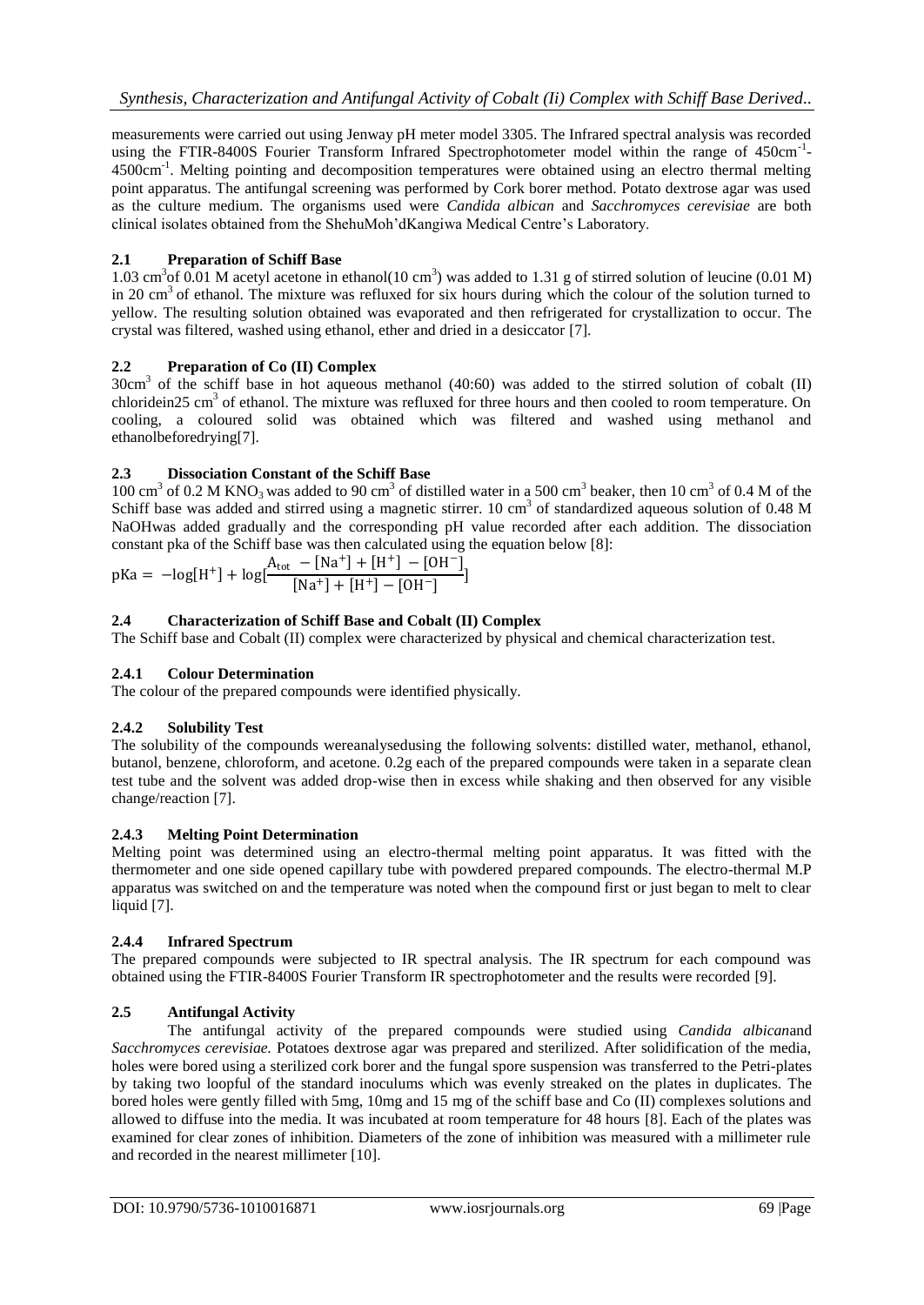#### **III. Results and Discussion**

Table 1 shows the physical properties of Schiff base and cobalt (II) complex. The synthesized Schiff base was yellow with a melting point of  $250^{\circ}$ C and percentage yield of 54.67%. The cobalt (II) Schiff base complex synthesized was purple with decomposition temperatures of 174°C. The Schiff base and its metal complex are soluble in methanol, ethanol and chloroform but are slightly soluble in distilled water, acetone and benzene as shown in Table 2. The pka value of the dissociation constant of the Schiff base was 8.68 indicating that the schiff base is weak acid.

| Melting Point $(^{\circ}C)$<br><b>Decomposition Temp.</b> (°C)<br>% Yield<br>Colour<br>Compound |  |
|-------------------------------------------------------------------------------------------------|--|
| 250<br>Schiff base (L)<br>Yellow<br>54.67                                                       |  |
| $[CoL2(H2O)2]$<br>174<br>80.64<br>Purple                                                        |  |

| Table 2: Solubility of the Schiff base and its cobalt (II) complex |                        |         |          |         |         |                   |
|--------------------------------------------------------------------|------------------------|---------|----------|---------|---------|-------------------|
| Compound                                                           | <b>Distilled water</b> | Ethanol | Methanol | Acetone | Benzene | <b>Chloroform</b> |
| Schiff base (L)                                                    |                        |         |          |         |         |                   |
| $\text{[Col}_{2}(\text{H}_{2}\text{O})_{2}$                        |                        |         |          |         |         |                   |

Keys

 $S =$  Soluble

 $SS = S$ lightly Soluble

 $L = Ligand$ 

The Infrared spectra of the Schiff base showed a band at 1603.86 cm<sup>-1</sup> attributed to  $v(C=N)$  stretching frequencies as shown in Table 3. Similar bands were observed in the spectra of Cobalt (II) Schiff base complex but in lower frequencies indicating that the Schiff base has coordinated to the respective metal ions. Other bands in the spectra of the cobalt (II) complex in the range  $402-430$  cm<sup>-1</sup> and  $654-667$ cm<sup>-1</sup> are assigned to v(M-N) and v(M-O) vibrational modes respectively confirming the combination of the Schiff base to the respective metal ions. The strong bands at  $3427.62 \text{cm}^{-1}$  and  $3391.94 \text{cm}^{-1}$  are attributed to v(O-H) stretching frequencies for coordinated water in the Schiff base and cobalt (II) Schiff base complex respectively.

|                                       | Table 3: The Infrared data of the Schiff base and its metal complexes |                  |                           |                 |  |  |
|---------------------------------------|-----------------------------------------------------------------------|------------------|---------------------------|-----------------|--|--|
| Compound                              | $v(O-H)$                                                              | $v(C=N)$         | $v(M-O)$                  | $v(M-N)$        |  |  |
| <b>Schiff base</b>                    | $3427.62$ cm <sup>-1</sup>                                            | $1603.86cm^{-1}$ |                           |                 |  |  |
| $\text{[CoL}_2(\text{H}_2\text{O})_2$ | $3391.94cm^{-1}$                                                      | $1600.01cm^{-1}$ | $429.18$ cm <sup>-1</sup> | $666.43cm^{-1}$ |  |  |

The antifungal activity of the schiff base and Co (II) complexwas determined and the results obtained is shown in Table 4. The Cobalt (II) complex showed strong activity on the fungal isolates at medium and high concentrations. All organisms were found to be resistant to the Schiff base at all concentrations. The diameter of inhibition zone for each treatment ranged from 24 mm to 37.5 mm.

| <b>Test Organism</b>    | <b>Compound</b>                                  | <b>Zone of Inhibition</b> |                  |           |  |
|-------------------------|--------------------------------------------------|---------------------------|------------------|-----------|--|
|                         |                                                  | 5 <sub>mg</sub>           | 10 <sub>mg</sub> | 15mg      |  |
| Candida albican         | Schiff base                                      |                           |                  |           |  |
|                         | $\lceil\text{CoL}_2(\text{H}_2\text{O})_2\rceil$ | 24 <sub>mm</sub>          | 29 <sub>mm</sub> | 33mm      |  |
| Sacchromyces cerevisiae | Schiff base                                      |                           |                  | ۰         |  |
|                         | $[Col2(H2O)2]$                                   | $31$ mm                   | 35 <sub>mm</sub> | $37.5$ mm |  |

## **IV. Conclusions**

From the results obtained it can be concluded that the Schiff base and its cobalt complex were successfully synthesized due to the Infrared spectra results obtained. It can also be concluded that the Schiff base synthesized was a weak acid due to the value obtained from its dissociation constant determination. Due to result obtained from the antifungal activity, it can be concluded that the Schiff base was not an active drug against the fungal pathogens used but its metal complex was active against the pathogens used.

#### **References**

- [1] ZH Chohan, M Arif, ZH Akhtar and ST Claudiu. Synthesis, Characterization and Antimicrobial activity of Cobalt metal complex against multi-resistant bacterial and fungal pathogens. Bioinorganic Chemistry and Applications Journal, 2(6), 2006, 1-13.
- [2] K David and H Henderson, Biological history of microorganism. American Journal of Infection Control, 34, 2006. 46-56.
- [3] D Jeffery. The remarkable story of a wonder drug. Journal of Aspirin. 25(3), 2005, 50 98.
- [4] A Kimberly, C Nicholas, C Nathaniel and L Anderson. Substituent effects on Keto-Enol Equilibria using NMR Spectroscopy. Journal of Chemical Education, 88(10), 2011, 1444-1445.
- [5] PA Vigato and S Tamburini. Schiff base: a review of its properties. Journal of Co-ordination Chemistry, 2(1), 2004, 17.